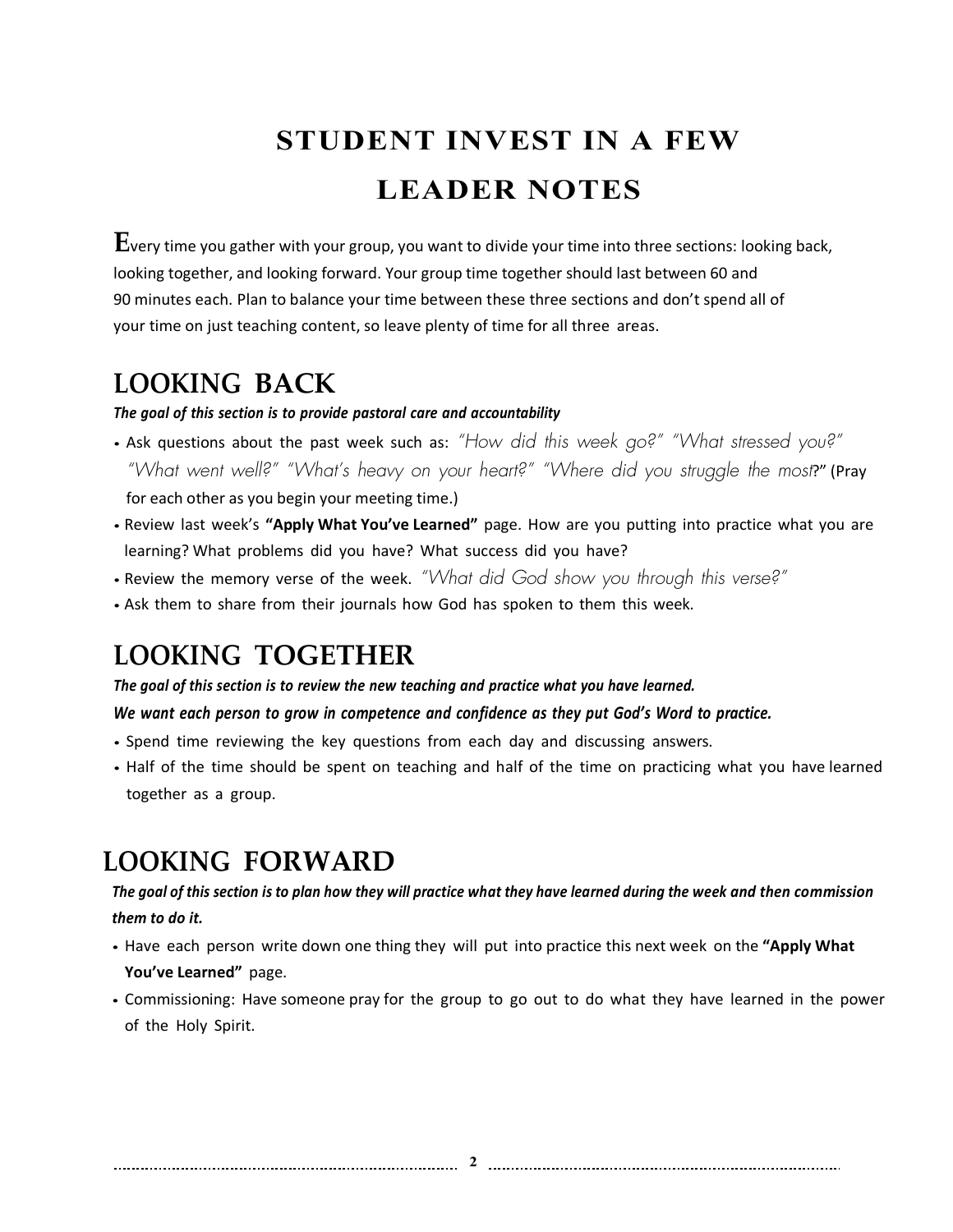# **INITIAL GROUP MEETING**

- *Looking Back:* Spend your time catching up with each other. Have everyone briefly share what has been going on in life since the last meeting. You, as the leader, should start off first.
- *Looking Together:* Hand out the books to everyone. Have someone read out loud the section *"How to use this Book"*. Remind them that there is a daily reading for them to do along with a Scripture memorization each week. Take a moment to look over the verses you will be memorizing during this study. You may want to refer your group to the page entitled *"Memorizing Scripture."* Answer any questions they may have regarding Scripture memory. At this time, remind everyone that you will also be reviewing the memory verses from *"Walk With God"* and *"Reach Your World"* during this study. Explain that they will be reading through various epistles of the New Testament together, and remind them about the journaling with using the **L.I.S.T.E.N.** to God and **P.R.A.Y.**  methods learned in *"Walk With God."* Make sure everyone in your group has a Bible and explain that journal pages are provided each week in the study to record their Bible reading notes. Also read through the *"*My Commitment" page, and ask them to make a commitment to the group by checking the appropriate boxes on that page. Help your group select prayer partners from within the group and encourage them to exchange contact information. In addition, using the table of contents, briefly give them an overview of what you will be studying over the next seven weeks.
- *Looking Forward:* Clearly set your expectations for the group and confirm the details of when and where you will meet. If a member must miss for any reason, they will need to contact both you and their prayer partner. Inform them that they start this week by reading from the books of Galatians and Ephesians, and to journal using the **L.I.S.T.E.N.** to God and **P.R.A.Y.** methods. Talk with your group about assigning a Week for each of the group members to practice leading their own Grow Group (see \*NOTE below). Ask if there are any questions. Close out in prayer together, commissioning them as they head into this first week. I love asking the group to get on their knees for prayer, if possible, as I pray over them. Encourage them by telling them how you will be praying for them every day and how excited you are to see what God will teach them during your time together.

**\*PLEASE NOTE:** Depending on the size of your Grow Group, we would recommend scheduling & assigning at least one of the Weeks for each of the group members to facilitate the Group Time, so they can experience the time management and get a feel for leading a Grow Group. Also, you can give them feedback & answer questions they may have. However, we recommend that you do not assign Week One or Week Seven, as you should lead these two weeks. For example, if you are leading three members in this Grow Group, consider assigning Weeks Four, Five & Six to each of the Grow Group members. Be sure to remind them of their assigned Weeks in advance, and show them where to find the Leader Notes.

 **3**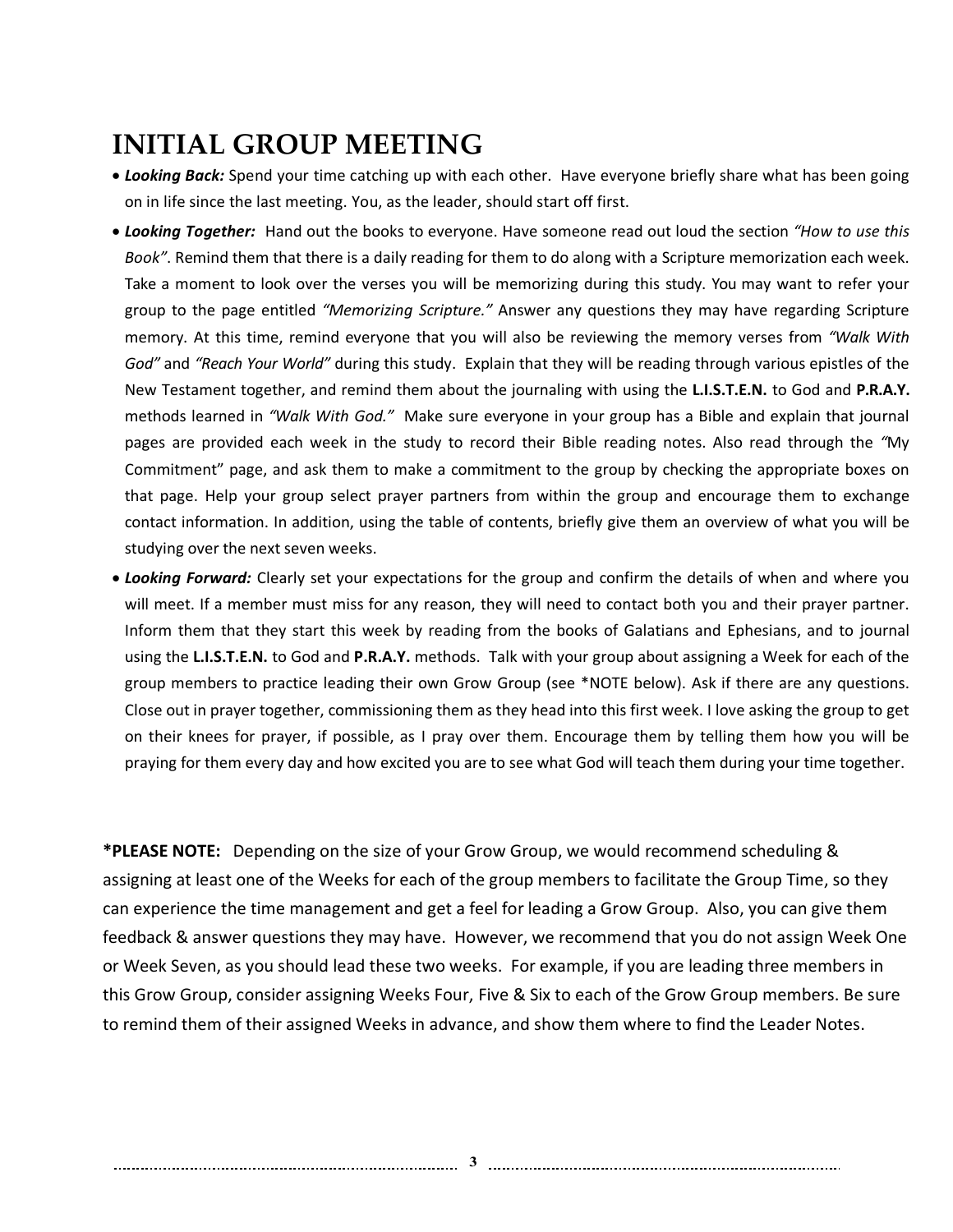### **GROUP LEADER SUGGESTIONS FOR WEEK ONE**

- *Looking Back:* As you gather together begin by reviewing the week. Ask questions like *"How did it go this week?" "What problems are you facing?" "Did you run into problems with your daily reading?"* After everyone has shared, review the memory verse for the week. Remind the group that they should be trying to say the verse word for word as it appears in the Bible, not just as a paraphrase. Ask about how their reading has been in the book of Acts this week. What did God say to them personally? How is their journaling going?
- *Looking Together:* Week One is all about defining a disciple. Review the questions at the end of each day's reading. On *Day One* remind them that Jesus gave us a clear command to make disciples. On *Day Two* ask how their definition of a disciple has changed as a result of this study. On *Day Four* discuss the difference between character and competencies. On *Day Five*, discuss why more believers are not engaged in the work of Jesus to make disciples. On *Day Six*, discuss what it means to follow Jesus today. What choices will they have to make to follow him fully?
- **Looking Forward:** Encourage each group member to write down one thing they will put into practice this next week on the **"Apply What You've Learned"** page. For example, they might commit to living as a fully mature 3D disciple of Jesus Christ. Also, remind them that as they read the books of Ephesians & Philippians this week, to journal using the **L.I.S.T.E.N.** to God and **P.R.A.Y.** methods. In this way we walk with God, moving what we learn from our head to our heart. . If you've assigned Week Two to a group member to lead, remind them. Close in prayer asking that God will give them a desire to make disciples who make disciples for a lifetime. Try to make a point to meet personally with one of them each week for prayer and encouragement.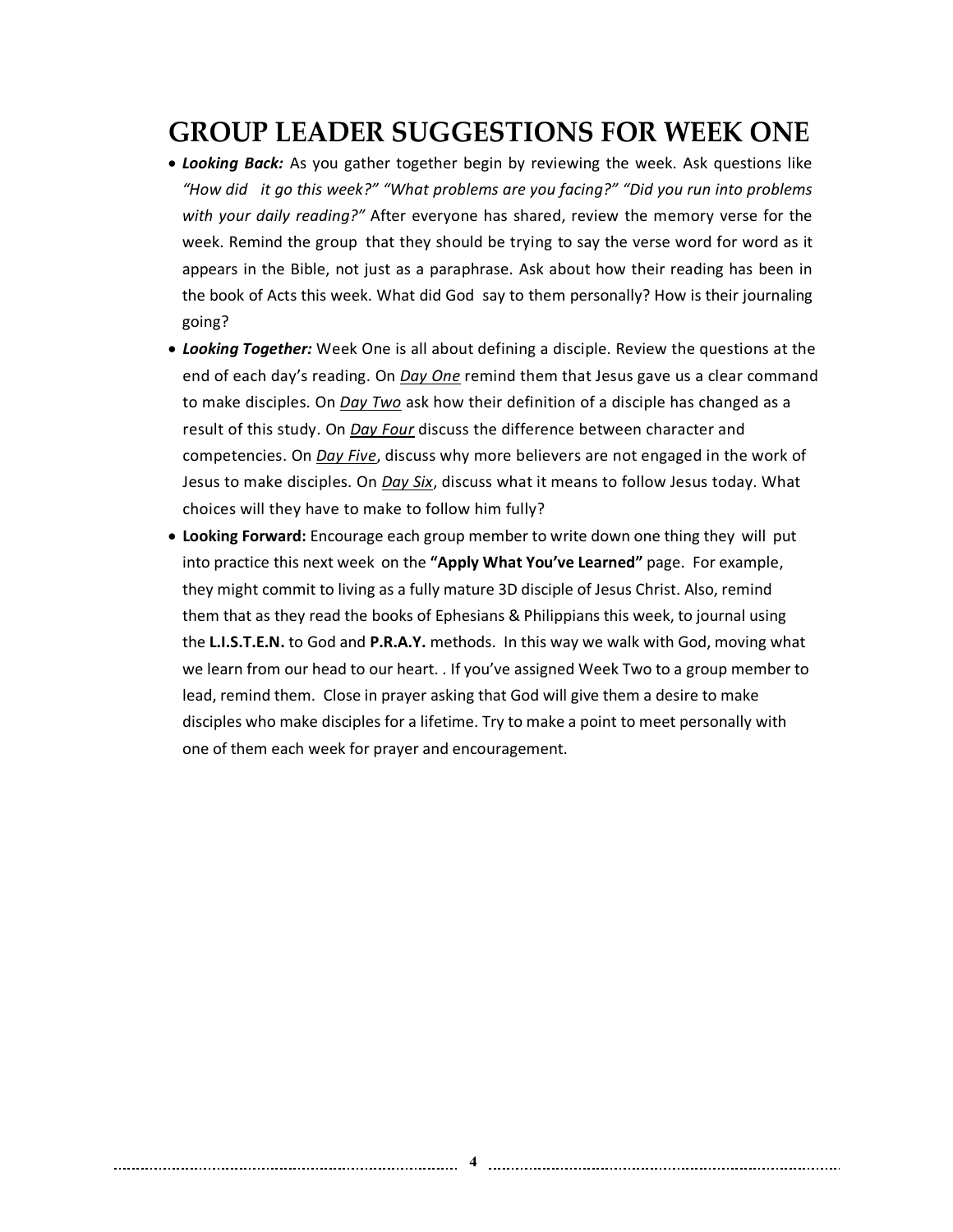# **GROUP LEADER SUGGESTIONS FOR WEEK TWO**

- *Looking Back:* Take time to review the week and discover the *"highs and lows"* of the week. Pray together. Review last week's **"Apply What You've Learned"** page. What challenges did they face? Review the memory verses assigned and journal entries from the past week.
- *Looking Together:* Week Two is all about the process Jesus used to make disciples. Review the questions at the end of each day's reading. *Day One* is a brief overview of the process of Jesus to make disciples. Ask the group *"What stands out to you the most about this process?*" On *Day Two* remind the group that making disciples is a work of the Holy Spirit. We are partnering with the Spirit to mature believers into fully formed reproducing disciple makers for Jesus. On *Day Three* discuss how Jesus engaged explorers. On *Day Six* reinforce how Jesus cast a vision of personal multiplication to his disciples.
- *Looking Forward: :* Encourage each group member to write down one thing they will put into practice this next week on the **"Apply What You've Learned"** page. For example, they might commit to walk as Jesus walked and to make disciples the way Jesus made disciples. Also, remind them that as they read from the books of Philippians, Colossians & 1 Thessalonians this week, to journal using the **L.I.S.T.E.N.** to God and **P.R.A.Y.** methods. In this way we walk with God, moving what we learn from our head to our heart. Contact each group member this week. If you've assigned Week Three to a group member to lead, remind them. Have someone pray that God will give them each a desire to make disciples who make disciples for a lifetime. Try to make a point to meet personally with one of them each week for prayer and encouragement.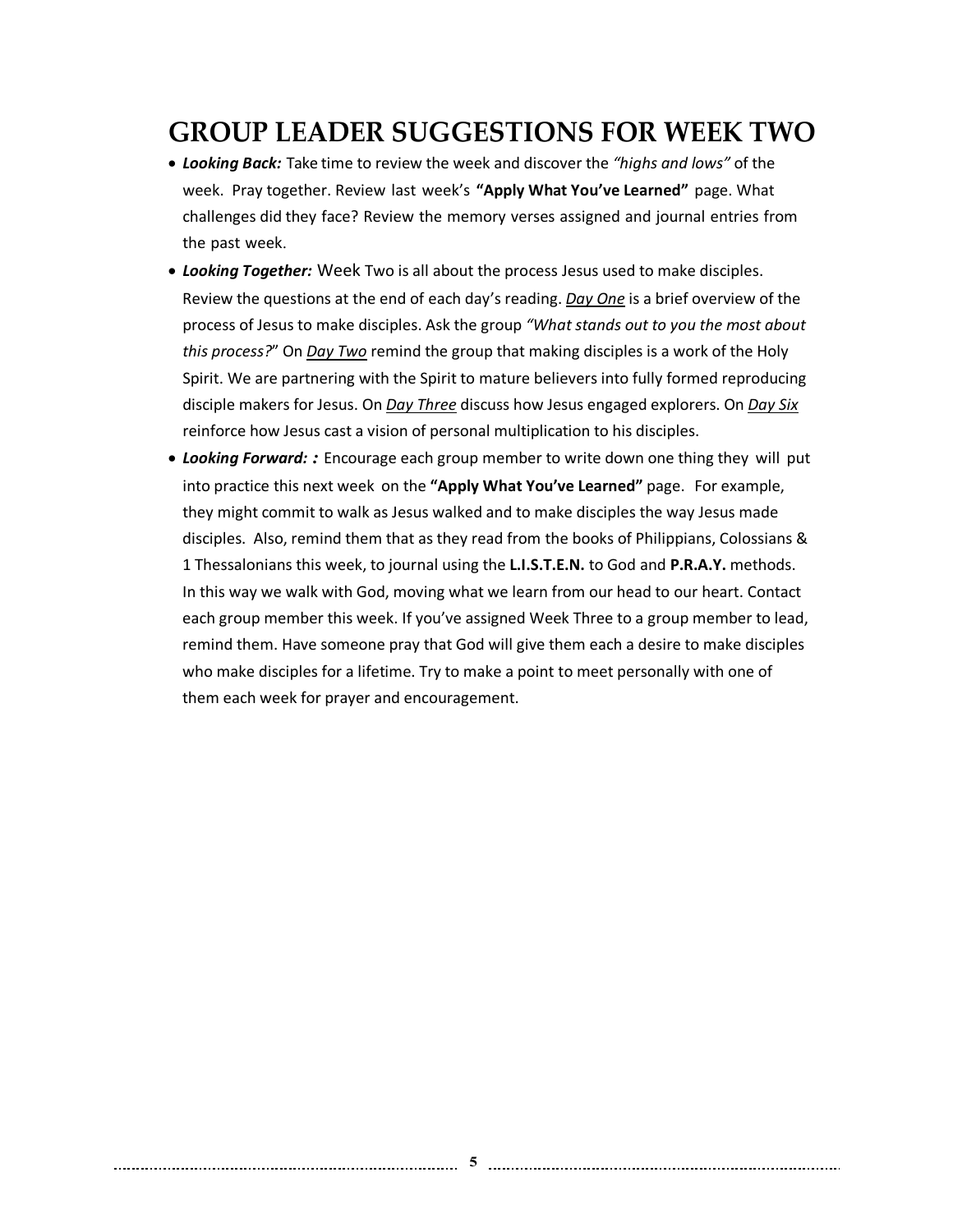### **GROUP LEADER SUGGESTIONS FOR WEEK THREE**

- *Looking Back:* Take time to review the week and discover the *"highs and lows"* of the week. Pray together. Review last week's **"Apply What You've Learned"** page. What challenges did they face? Review the memory verses assigned and journal entries from the past week.
- *Looking Together:* Week Three is about the beginning steps to investing in people. Review the questions at the end of each day's reading. *Day One* lays out the steps you should take to determine who you should disciple. Review these steps together. On *Day Two* brainstorm together how you can cast a compelling vision of being a disciple to someone who needs investment. On *Day Three* underscore the value of discipling in groups. *Day Four* gives a step-by-step plan for the first time you meet with a "would be" disciple. Take time to discuss this and even role-play what that conversation might sound like. *Day Five* is about making time to make disciples. Discuss how each member of your group will have to carve out time to invest in others.
- *Looking Forward: :* Encourage each group member to write down one thing they will put into practice this next week on the **"Apply What You've Learned"** page. For example, this is a good time to commit to investing in someone to disciple. Also, remind them that as they read from the books of 1 & 2 Thessalonians this week, to journal using the **L.I.S.T.E.N.** to God and **P.R.A.Y.** methods. In this way we walk with God, moving what we learn from our head to our heart. Contact each group member this week. . If you've assigned Week Four to a group member to lead, remind them. Have someone pray that God will show each of them others, who may be interested in being in a Grow Group. Try to make a point to meet personally with one of them each week for prayer and encouragement.

 **6**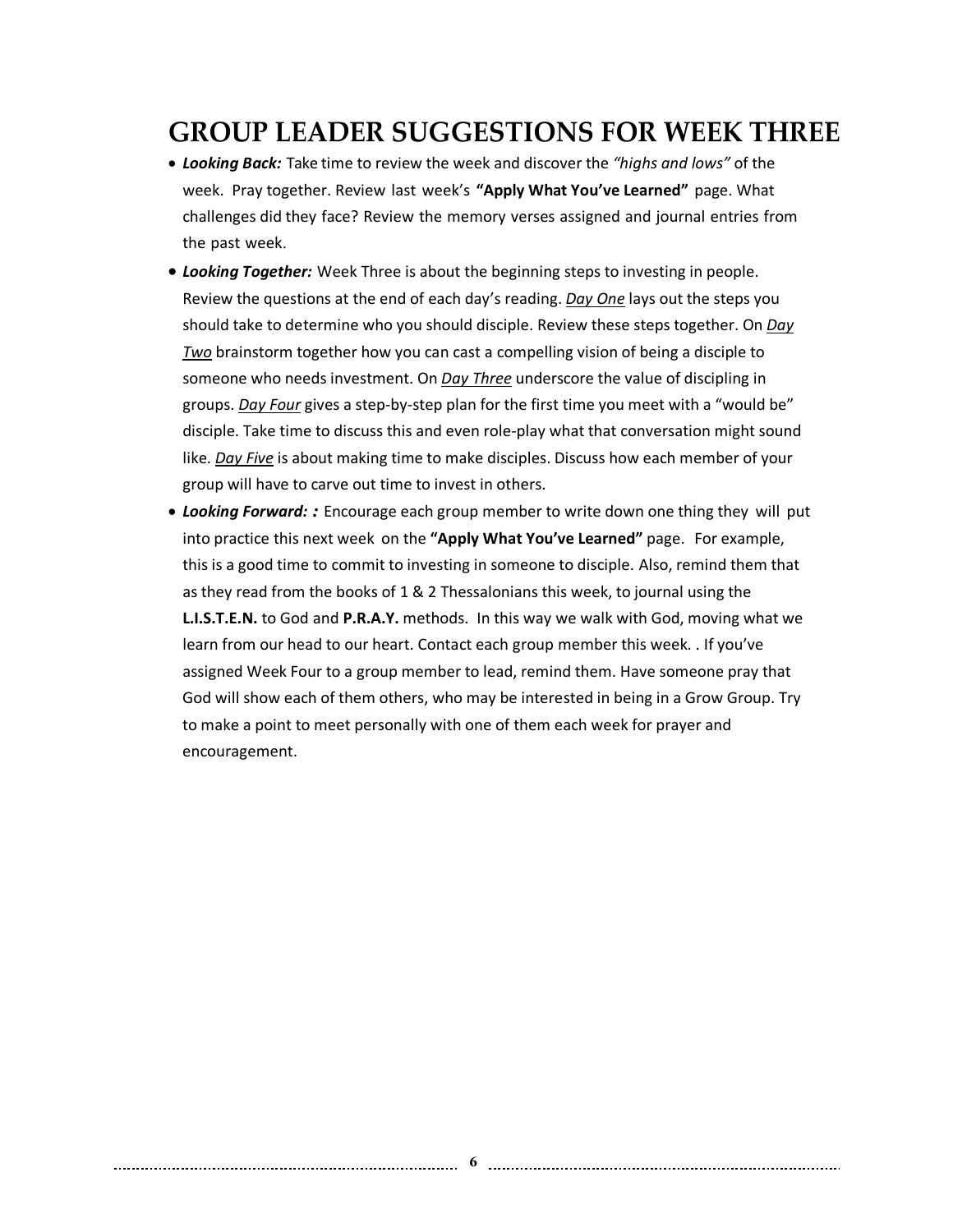# **GROUP LEADER SUGGESTIONS FOR WEEK FOUR**

- *Looking Back:* Take time to review the week and discover the *"highs and lows"* of the week. Pray together. Review last week's **"Apply What You've Learned"** page. What challenges did they face? Review the memory verses assigned and journal entries from the past week.
- *Looking Together:* Week Four is about how to build the basic competencies of walking with God into another person. Review the questions at the end of each day's reading. On *Day One* stress that spiritual growth requires training that results in spiritual maturity. On *Day Two* ask the group, "What do you think are the core competencies a believer should master to be able to walk with God and make disciples?" Engage in the group is discussion about why gathering as a group, personal commitment, godly examples and prayer are important to discipling others.
- *Looking Forward:* Encourage each group member to write down one thing they will put into practice this next week on the **"Apply What You've Learned"** page. Also, remind them that as they read from the books of 1 & 2 Timothy this week, to journal using the **L.I.S.T.E.N.** to God and **P.R.A.Y.** methods. In this way we walk with God, moving what we learn from our head to our heart. Contact each group member this week. . If you've assigned Week Five to a group member to lead, remind them. Have someone pray for the group this week. Try to make a point to meet personally with one of them each week for prayer and encouragement.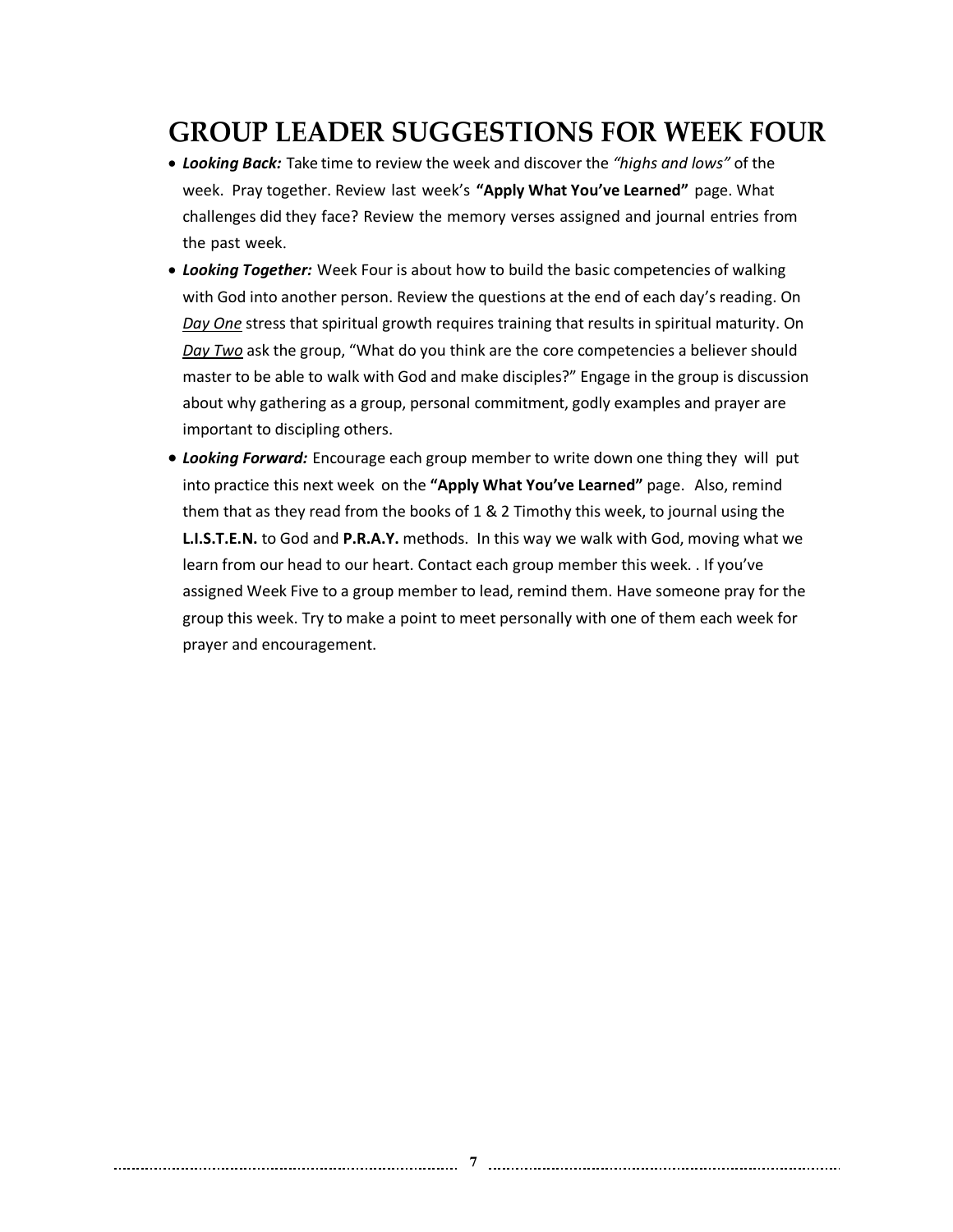### **GROUP LEADER SUGGESTIONS FOR WEEK FIVE**

- *Looking Back:* Take time to review the week and discover the "highs and lows" of the week. Review the "I will" statement they made, ask them how it went this week. What challenges did they face? Review the memory verses and journal entries from the past week.
- *Looking Together:* Week Five is about how to build the basic Christ like character in others. Review the questions at the end of each day's reading. Look at *Day One* and discuss why crisis and community help shape our character. On *Day Two* point out the accountability questions in the Appendix. What stands out about those questions? *Day Three* reveals the importance of a safe environment where people can be genuine and authentic. Why is that difficult to find in our culture today? *Day Six* deals with how to resolve conflict within your Grow Group. Ask them "what stands out to you most about the importance of resolving conflict?"
- *Looking Forward:* Encourage each group member to write down one thing they will put into practice this next week on the **"Apply What You've Learned"** page. For example, they might commit to resolving a conflict in their life or cultivating a healthy environment that shapes godly character in their group of close friends. Also, remind them that as they read from the books of 2 Timothy, Titus & Philemon this week, to journal using the **L.I.S.T.E.N.** to God and **P.R.A.Y.** methods. In this way we walk with God, moving what we learn from our head to our heart. Contact each group member this week. . If you've assigned Week Six to a group member to lead, remind them. Have someone pray for the group this week. Try to make a point to meet personally with one of them each week for prayer and encouragement.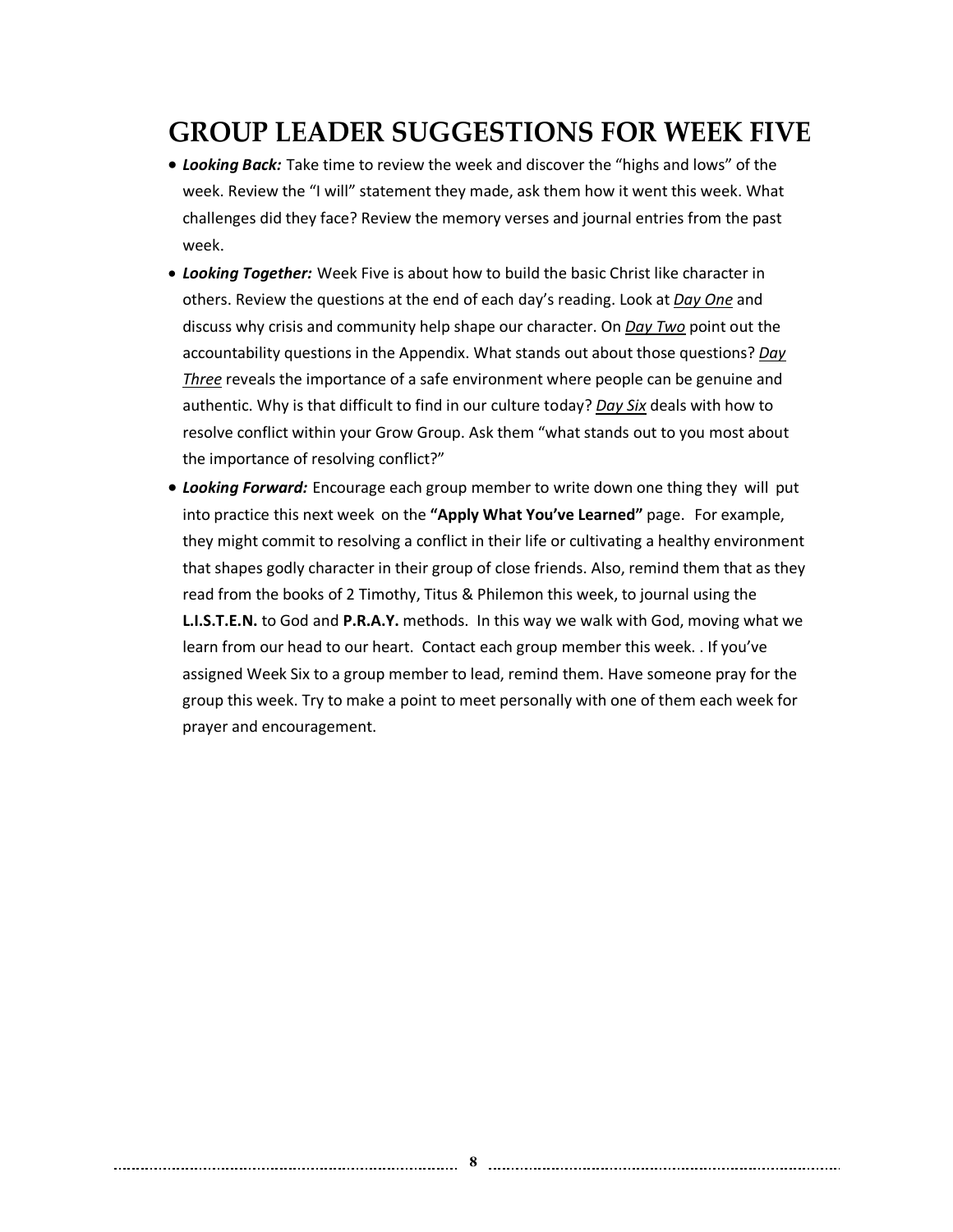# **GROUP LEADER SUGGESTIONS FOR WEEK SIX**

- *Looking Back:* Take time to review the week and discover the "highs and lows" of the week. Review the "I will" statement they made, ask them how it went this week. What challenges did they face? Ask how their discipleship groups are going. Review the memory verses and journal entries from the past week.
- *Looking Together:* Week Six is about the cost of making disciples. Review the questions at the end of each day's reading. Look at *Day One* and discuss the "paradigm shift" that is required for you to invest in others. On *Day Three* drive home the point that investing in others can be inconvenient at times. *Day Five* deals with disappointment. Share with the group of a time when you felt disappointed in investing in others. How did you handle that situation? On *Day Six*, they read "The Fellowship of the Unashamed." You might have the group read that passage, each person reading one sentence aloud. This is a powerful picture of a disciple-maker who has counted the cost.
- *Looking Forward:* Encourage each group member to write down one thing they will put into practice this next week on the **"Apply What You've Learned"** page. For example, they might commit to counting the cost of making disciples for the long haul. Also, remind them that as they read from the books of 1 John, 2 John & 3 John this week, to journal using the **L.I.S.T.E.N.** to God and **P.R.A.Y.** methods. In this way we walk with God, moving what we learn from our head to our heart. Contact each group member this week. Have someone pray for the group this week. Try to make a point to meet personally with one of them each week for prayer and encouragement.